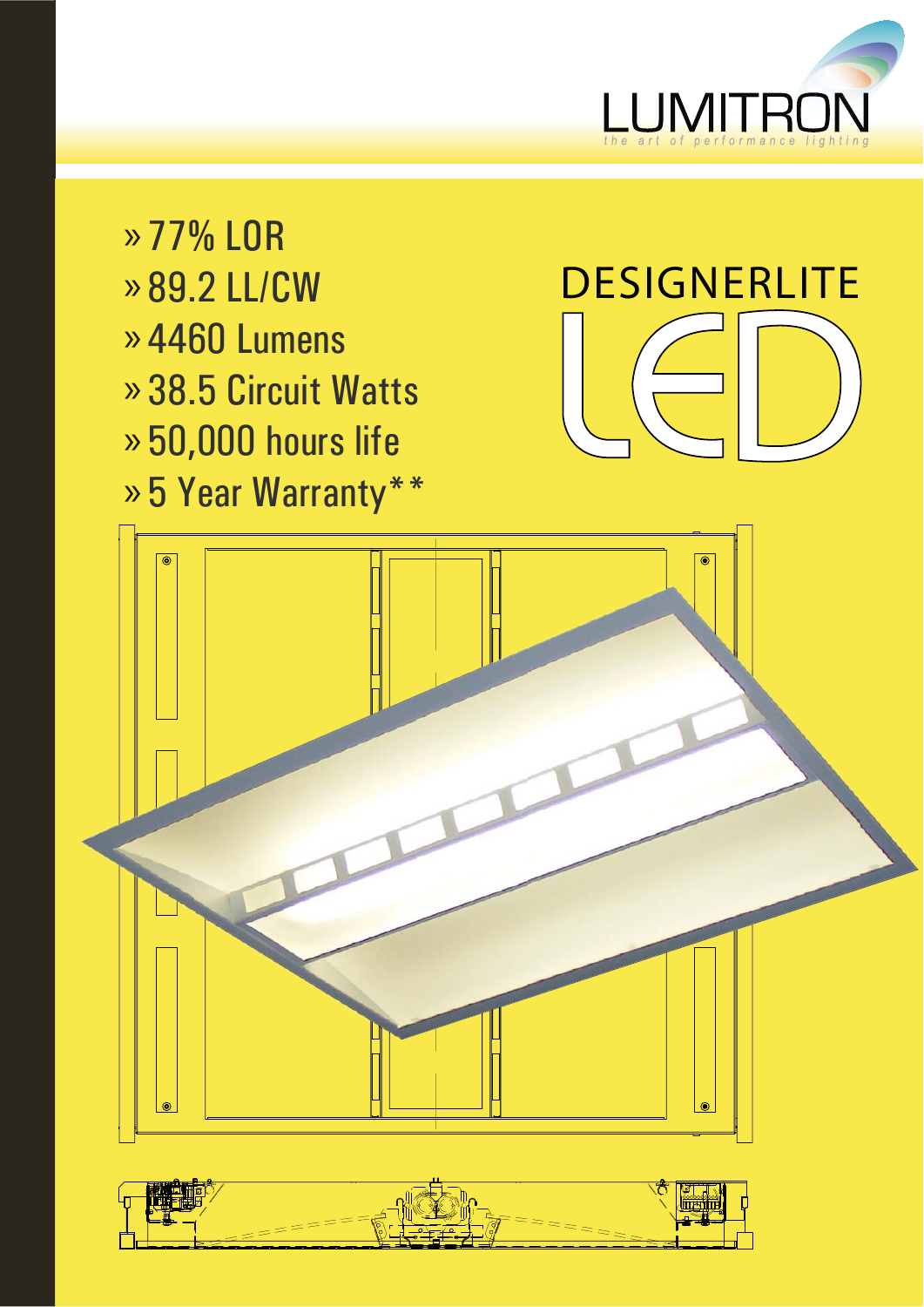## **Description**

The Designerlite LED offers unparalleled economy and efficiency. Using the Philips Fortimo LED system and with the technical and quality backing of Philips, Lumitron have produced an LED fitting that offers clients the potential to use LEDs in office environments.

Based on a 2.4m x 2.4m array and with typical room reflectances, it is possible to achieve an average maintained illumination of 500lux and with energy consumption as low as 7 watts per square metre.

## Features

- » Flexible ceiling integration resulting in minimal total cost of ownership
- » Air handling options
- » Low energy
- » Efficiency levels surpassing T5 & TCL lamps
- » High quality white light with colour rendering of Ra80, meeting European norms for office lighting
- » Long life 50,000hrs to 70% output
- » Low maintenance & lower costs
- » 5 Year warranty\*\*
- » 830 or 840 LED colour options
- » High quality 2 part optic system for total light control.
- » Can be supplied with various pre-wired lead & plug options to minimise site installation time and cost contact sales for futher details.



\* For colour 840 module only

\*\* Return to base limited warranty - Philips and Lumitron standard terms & conditions apply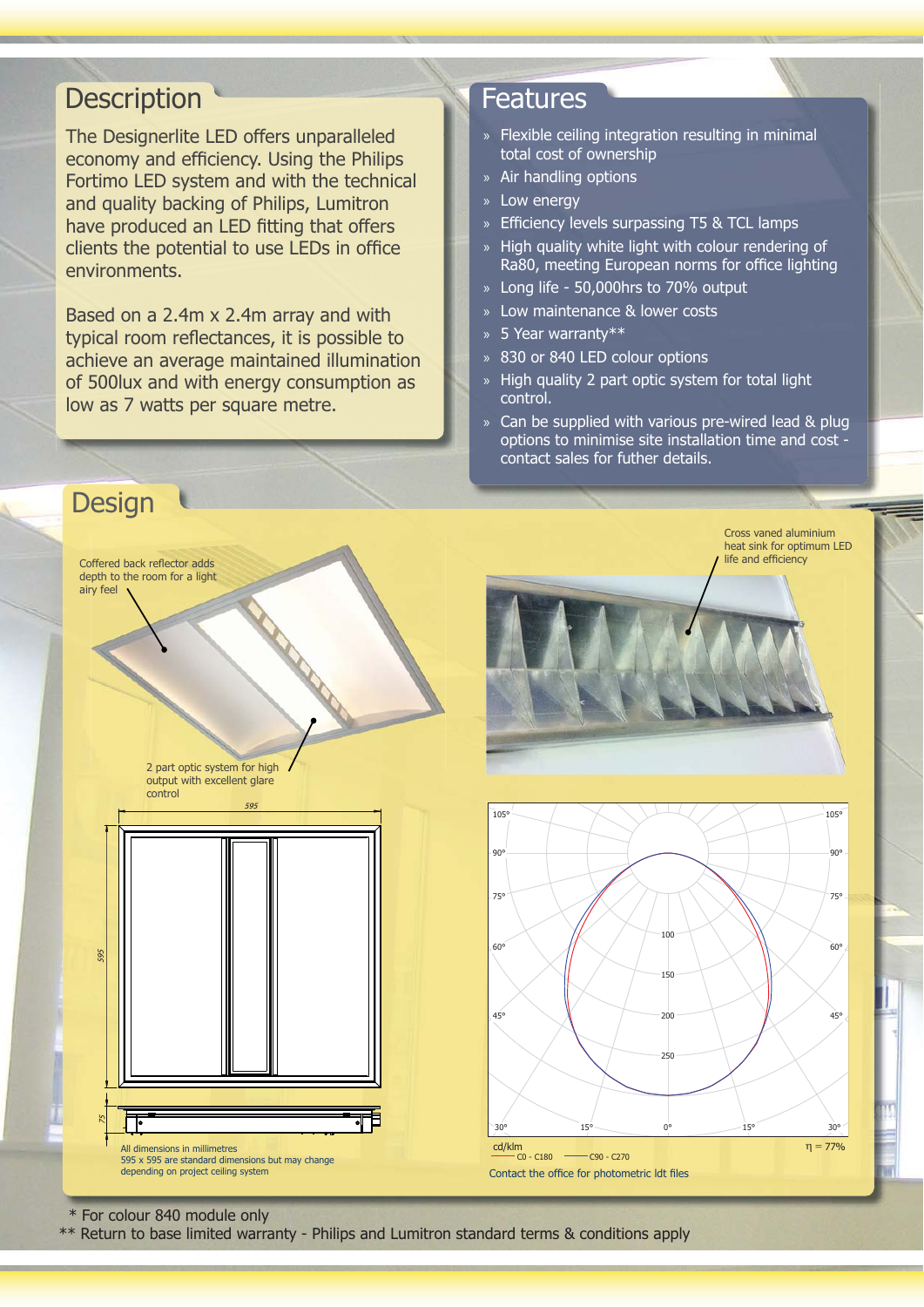# Ceiling Integration

The Designerlite LED is compatible with most commercial ceiling systems including those shown here.

If the project ceiling system is not shown here, please contact our technical department for further advice.

Products for these ceiling systems will require external brackets (Ref: /BKTS) & may require access from adjacent tile



# **Detail**

### **Optics**

Our microprism lens uses conical deglaring technology, achieving 92% light transmission whilst controlling brightness. A sinusoidal distributor optic is layered above the microprism for a smoother visual appearance.

This 2 part optic system ensures glare is minimised and output maximised.

## LEDs

High output Class 1 LED boards by Philips mounted to 5mm aluminium heatsink with technical cross vanes for optimised cooling.

## Efficacy & Compliance

With an **LOR of 77%** and consumed circuit power of 38.5W, the luminaire ahcieves an efficacy of **89.2LL/CW**, exceeding **Part L** (Building Regs) and automatically qualifying for **ECA** by nature of its LEDs. (Current requirements are 55LL/CW for Part L and 60LL/CW for ECA)

#### **Ballasts**

Philips Xitanium LED drivers are designed specifically to run the LED modules with minimum power losses. Available in fixed output and with dimming options

## Materials and Finishes

The luminaire body is manufactured from **high grade steel**, tabbed and welded to ensure rigid construction and post painted to RAL9016, 20% gloss. Optionally the luminaire can be finished to any other commercially available RAL colour and textured finishes, such as Finetex.

Plain rail version with plain rail. Suffix: /CR



#### **Emergency**

Can be supplied with seperate non-maintained LED based emergency unit, integrated into the front panel of the luminaire, including DALI monitoring options if required or with invertor to run 1 LED board at reduced output.

# **Specification**

| <b>Nominal Size</b>                                              | <b>Reference</b>     |
|------------------------------------------------------------------|----------------------|
| $600 \times 600$                                                 | <i>DS66 LED 1R2</i>  |
| $-1200 \times 300$                                               | <b>DS312 LED 2R1</b> |
| 750 x 750                                                        | <b>DS75 LED 1R2</b>  |
| *750 square version is essentially a 600 x 600 with outer bezel. |                      |

| <b>LED Colour</b>                                                                                                   | <b>Reference</b>  |
|---------------------------------------------------------------------------------------------------------------------|-------------------|
| $-840$                                                                                                              | (as standard) /84 |
| $-830$                                                                                                              | /83               |
| *Colour 830 LED modules have reduced output of 4320 lumens<br>compared to the 840 module with output of 4480lumens. |                   |

| <b>Reference</b>  |
|-------------------|
| (as standard) /HF |
| /HFDAL            |
| /HFDIM            |
|                   |

#### **Air Handling\* Reference**

 - 30ltrs/sec /AH30 \*Air handling is achieved through visible slots on the front face of the body.

| <b>RAL Colour</b>                                                 | <b>Reference</b> |
|-------------------------------------------------------------------|------------------|
| - 9016 20% Gloss                                                  | $(as standard)*$ |
| - 9010 20% Gloss                                                  | /9010            |
| *It is the purchaser's responsibility to ensure that the standard |                  |
| colour we supply meets their requirements.                        |                  |

| <b>Emergency</b>     | <b>Reference</b> |
|----------------------|------------------|
| - 3hr (unmonitored)  | /3NM-LED         |
| - 3hr DALI monitored | /3NM-LED-PRO     |

Reference Example:

**DS66LED1R2/84/HFDAL/AH30/3NM-LED**

Would denote a 600 x 600 style DS LED with colour 840 LEDs, DALI dimming ballast, 30ltrs/sec return air handling and 3 hour LED emergency kit (not monitored or self-test).